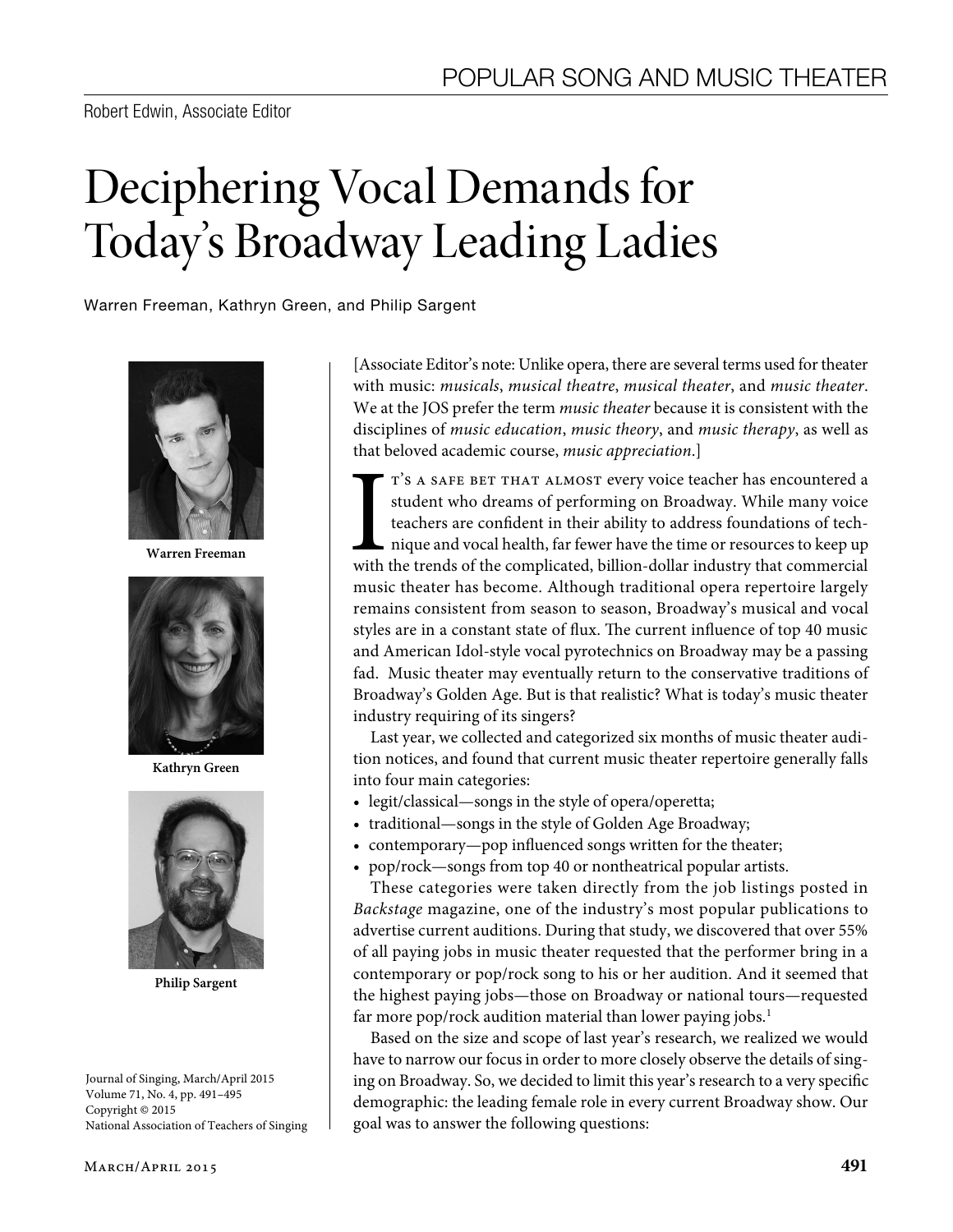- What is the terminology used by the music theater industry to indicate voice quality and production?
- What range and tessitura do these elite female performers need to achieve in order to perform eight shows a week?

In short, what are these women being asked to sing and how are they being asked to sing it?

# Reading Audition Notices

I

When we gathered the audition listings for the twentysix Broadway musicals open as of May 2014, it became clear that the music theater industry does not have a standardized *Fach* system. Instead, casting directors used many different terms to describe the voice qualities required for a role. In May 2014, "belt" was the most popular term used for voice quality in female roles. Some other terms appeared multiple times, including "mix" and "float." We also found general voice classifications such as "soprano," "mezzo," and "alto." A few notices specified the top note the performer was expected to sing, as well as the vocal quality needed for that top note. Other notices only used general descriptors such as "great voice."

This part surprised us: whereas "chest voice" and "head voice" are fairly common terms in the voice studio, they did not appear once in the twenty-six casting notices. The distinction between "belting" and "not belting" was the industry's preferred choice for terms defining voice quality.

We also found "alto," "low voice," and "rock" or "pop voice" as terms used in conjunction with belt, indicating that many theater professionals may consider these terms synonymous to "belt," or at least similar. But what if the performer was not required to belt? Then the audition notices used terms like "soprano" or "float" to signal that a performer is not belting. The term "legit" also appears as a nonbelt voice quality, but be aware that the music theater industry also uses this term to refer to a genre of repertoire. Performers can sing a song in a "legit style," or they may be asked to prepare a song from the "legit repertoire."

## Voice Quality Breakdown

Of the twenty-six leading female roles, sixteen requested "belt" alone as a voice quality. Six requested "belt" along with another voice quality, usually a "mix." and the



Figure 1. **Roles by voice quality requested.**

remaining four of roles asked for a "soprano" or "legit" (nonbelt) voice (Figure 1).

So how do these voice qualities break down by the genre categories we found last year?

- 2 legit/classical—neither of which belt;
- 4 traditional music theater— 3 of which needed belt;
- 10 contemporary music theater—9 belt;
- 10 pop/rock—all belt.

As one can see, if a performer has a diverse repertoire of contemporary and pop/rock songs in her book, as well as a few traditional songs that also showcase her belt, she is more prepared for the current Broadway landscape.

## Translating Audition Sides

Once we had an idea of descriptive terms used for Broadway voices, it was time to find out exactly what notes they have to sing. Since getting a copy of the entire music score of every Broadway show would be difficult, we set out to find the "audition sides" for every show. Audition sides are specific pages from the score chosen by the music director that usually contain the most vocally challenging aspects of the role. If Broadway corresponds to the Olympics of contemporary commercial singing, these audition sides are the Olympic qualifiers. Singers must train to meet these requirements before they are even considered for a leading role.<sup>2</sup> So, we knew if we could get our hands on the sides for every show, we would have a good idea of what it takes to be considered for a leading role on Broadway.

When we contacted industry professionals to ask for audition sides, many were glad to let voice teachers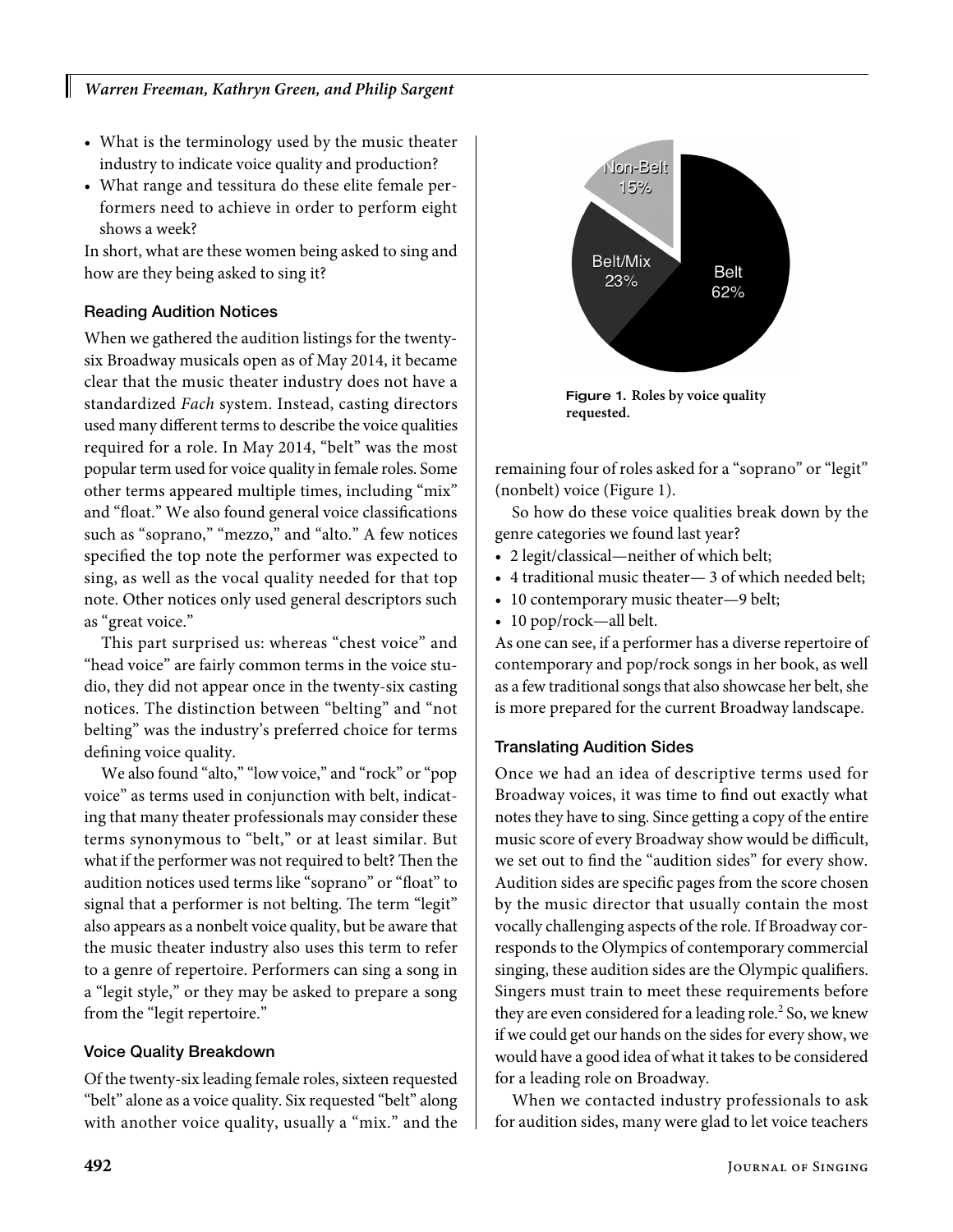

Figure 2. **Vocal ranges for Broadway leading female roles as of May 2014 (based on songs required at audition).**

have more information to help their students, but on the condition that we would not reveal the actual songs and excerpts that are required for each leading role. Broadway casting directors are by necessity a secretive bunch, as they deal on a daily basis with confidential information between producers, directors, composers, and actors. So, our strategy was to convert the melodic line of each song into a digital file that would provide data on only the pitches of the sung melodies. While this analysis has the limitation of divorcing a pitch from its context within a song, we were at least able to learn how much time each performer spends in each part of her range. By comparing this information with the voice qualities requested in the audition notice, we created a profile of what female Broadway performers are expected to sing in order to compete at the highest level.

Based on these audition sides, Figure 2 charts the singing ranges of every leading female role on Broadway in May 2014. This chart is shaded to illustrate the method of voice production that the audition notice requested for each role. Please remember that even though a role is categorized as a "belt" role, this does not mean that the performer is belting every note throughout their range at all times. Also, this chart may not include the complete range required for each role, only the range required by the audition sides. There were four roles for which we could not obtain complete audition materials, and so we used cast recordings and published sheet music to estimate the range for these roles.

## Breaking Down the Information

Once we had all of this raw data, we used the digital note values to create a "tessigraph" for each role, a term coined by Philip Sargent. These charts gave us a visual representation of the most sung pitches by the amount of time spent on each note. Whereas a traditional tessitura is a subjective estimate of where most of a song's notes lie, the tessigraph shows the exact percentage of time a singer must sing on each pitch. For instance, in a tessigraph for the musical, *Rock of Ages*, we see that the leading female role requires about two and a half minutes combined singing time in the audition, 15% of which is spent on  $A_4$  (Figure 3). That's about 18 seconds at 440 Hz (identified as the MVP, or Most Vocalized Pitch).

Once we had this information, we divided each tessigraph into three areas based upon our understanding of a traditional *passaggio* at E4, and music theater's definition of "high belt" at  $C_5$  and up. While these divisions vary from singer to singer, categorizing each section of the voice helped us visualize what percentage of time our leading ladies were singing in the low, middle, and high extremes of their belt voices.

When we calculated the average of the belt roles only, we found that less than half of the average audition time was spent in a low range,  $E_4$  and below (Figure 4). Over half of the total singing time is spent above the  $E_4$  and 14% of that time is in what could be called be called "high belt,"  $C_5$  and above. Keep in mind, we're not saying that these women are belting the entire time, but that the roles requesting "belt" hang out in these ranges.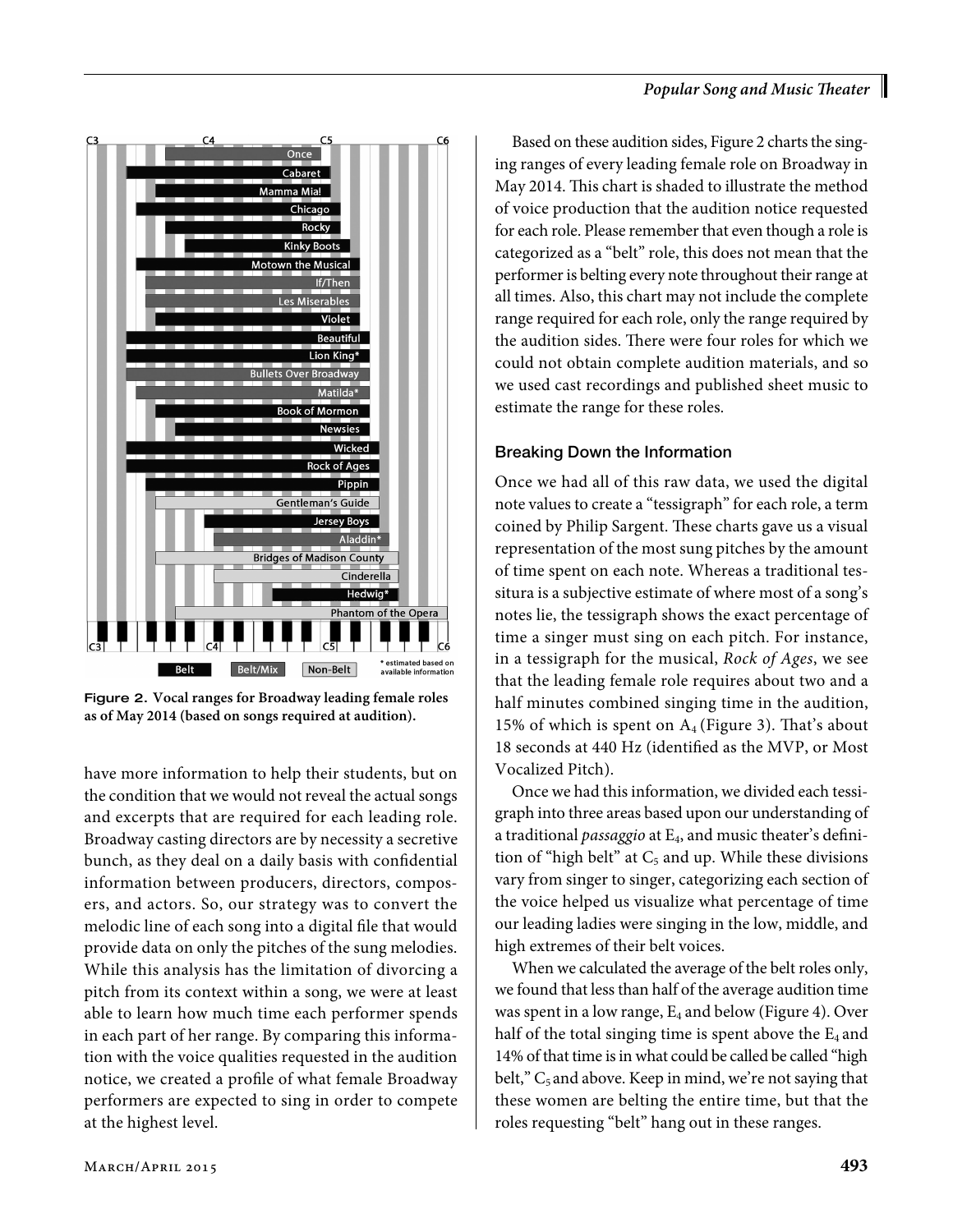



Figure 3. **Tessigraph for** *Rock of Ages***.**

This invites the question, what do these audition notices mean by "belt?" For the purposes of this research, briefly set aside your own ideas of "belt," and consider what the music theater industry thinks of belt.

In a 2010 article, a panel of music theater casting directors and belters reported that the main shared characteristics among "elite" belt voices were a perception of loudness, brightness, and a focused or clear





tone.3 With this perception of belt in consideration, let's take a look at the high belt notes required by these auditions (Figure 5). On this chart, each note represents one show. Keep in mind that  $C_5$  is the C above middle C. To put this chart in perspective, Ethel Merman, the queen of belt, became a star singing "I Got Rhythm" with a "money note" on a sustained  $C_5$ . As you can see, almost two thirds of belt shows today require a top note at  $D^*$ <sub>5</sub> and higher.

#### Putting It Together

 While the analyses of charts and graphs may be fun for the researcher, what do they mean for the voice teacher? First of all, be aware that voice teacher terms don't always align with the terms of the music theater industry. Casting directors, directors, and choreographers don't necessarily understand the voice, and they don't have to! They have so many other things to worry about; it is the singer's job to figure out what they want and give it to them.

Based on our research last year, it seemed that contemporary and pop/rock shows were dominating the industry, and that trend has continued this year. The